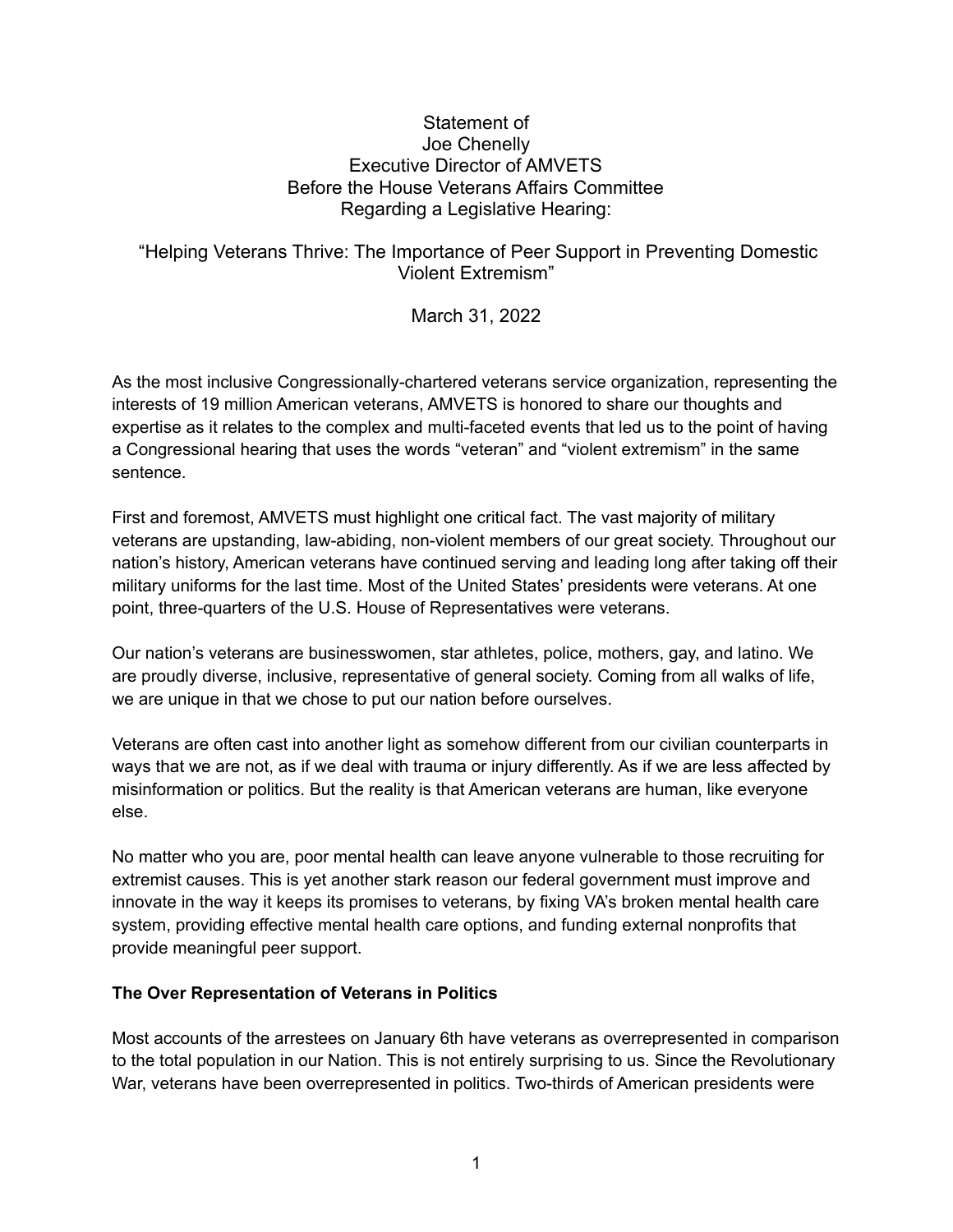veterans. Roughly 20% of members of Congress (an all-time low) are military veterans, and that's an all-time low percentage. Yet, just 7% of the population are veterans.

This is in no way condoning the despicable actions taken on January 6th. AMVETS took swift action, immediately denouncing the attacks on the U.S. Capitol, and declaring that any member found to have participated in the attack on the Capitol would have their membership revoked. Thankfully, to date, we believe none of our members were involved. AMVETS continues efforts to ensure extremism does not find a home in any of AMVETS' 1,200 posts. And we are developing programs to encourage veterans to become more involved in the processes around which democracy is based.

The attacks on the Capitol directly resulted in the death of Brian Sicknick, an Air Force veteran. An additional four members of the Capitol Hill Police who fought off these rioters have taken their lives, likely a result of the trauma they incurred on this horrendous day in our history.

Veterans have found themselves over-represented in political causes since the founding of our Nation. There is something to be said about one's love for our Nation, and care for the state of the world, when you willfully wear the uniform. Veterans have fought for our independence, wars to end secession, and wars in far-off lands in defense of freedom and human rights. Numerous studies show veterans are more likely to vote, more likely to volunteer, and are more likely to join civic groups and organizations.

The unfortunate reality is that a small number of veterans express their support for efforts or causes in unacceptable ways. However, it is also important to note that external events and political influences play significant roles in the overall political dynamics that our country is experiencing.

## **Our Toxic Political Environment, Gerrymandering, and Money in Politics and Media**

According to *Forbes*, "in the 2019-2020 election cycle, total political advertising spending reached \$8.5 billion across TV, radio, and digital media. This was 30% higher than the \$6.7 billion projected earlier (that) year, and 108% more than spending in 2017-2018, which was a record at that time. We saw 9.3 million TV ads alone in more than 4,300 federal, state, and local elections."

A lack of decorum, a lack of respect, and a lack of integrity are becoming the hallmarks of American Politics. Politics is now framed as both zero-sum and something that is won at the loss of others. Danger comes from the lack of tolerance for diverging viewpoints, and the demonstrated lack of consideration for fellow Americans from a different background, race, geographic location, or varying ideology.

Congress has the power to change the narrative, change how they treat one another, change how they run campaigns, change how they have tolerated and encouraged gerrymandering for short-term gains but long-term societal division.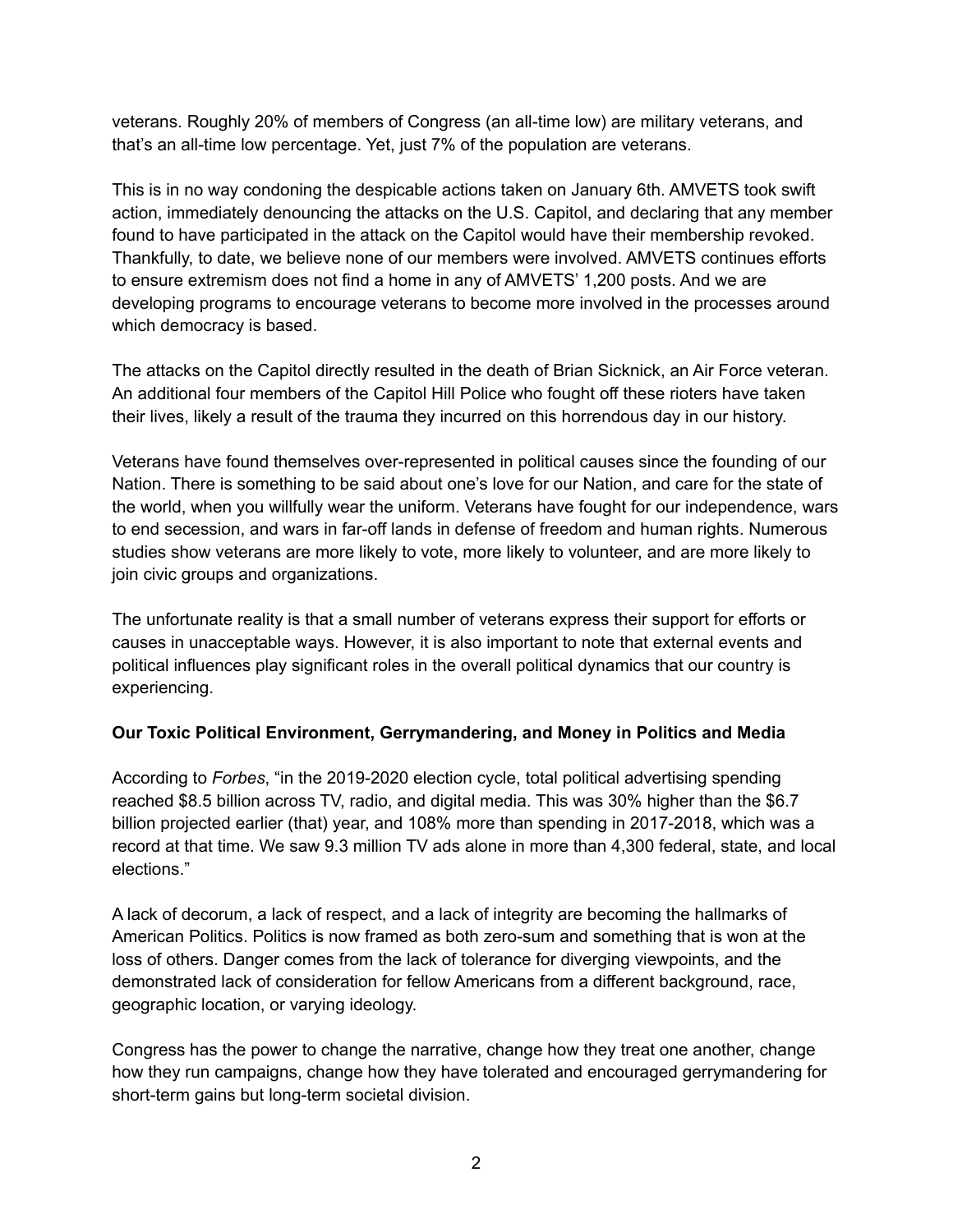To think Democrats and Republicans can spend more than \$8 billion in demonizing our fellow citizens, and that such actions may not have possibly deadly repercussions is ridiculous and irresponsible.

#### **Veterans Present More of a Solution than a Problem**

Civil War veterans created one of the first political advocacy groups in our Nation. The Grand Army of the Republic was founded in 1856 and consisted of veterans of the Union Army, Union Navy, and the Marines who served in that conflict. These men organized hundreds of posts across the nation. It was a model that became the blueprint for today's traditional veteran service organizations such as AMVETS, the Veterans of Foreign Wars, the Disabled American Veterans, and the American Legion, amongst others.

They supported voting rights for black veterans, promoted patriotic education, advocated to make Memorial Day a national holiday, lobbied the United States Congress to establish regular veterans' pensions, and supported Republican political candidates. The GAR Memorial still stands here in our Nation's Capital, on 7th and D St. NW; while most walk by the memorial, not knowing what it is or what it represents.

For more than 240 years, veterans have been incredibly active or "overrepresented" in policy and politics.

If anything, AMVETS would argue, of concern, are actually the reduction of veterans' representation in Congress and the United States Senate. Veterans generally identify first as military veterans and second with any party or ideology. In today's hyper-politicized environment, what we see are billions of dollars being spent on left or right political ideologies, that nearly approach the point of extremism or radicalism itself.

In the last decade, we have seen 100s of military veteran members of Congress pass away or leave office. For the first time, at least since World War II, Congress lacks senior leadership that shares military service as common background. And, alarmingly, Congress has the worst federal rate of hiring veterans with less than 2% of Congressional staff having military experience.

Seemingly, "nation before self" was largely replaced with far too many leaders focused on a form of rabid political party identity, far too many lawmakers who will do anything, say anything, so long as they maintain their seat in office. A "we need to win, they need to lose" mentality. A form of leadership that has pushed our nation to the edge of peril.

My recollection of some of our staunchest veteran leaders on Capitol Hill were individuals who cared deeply about their values, were respectful to everyone, fought hard, and then, most importantly, they found solutions that most could accept. They understood both the need and the value that compromise presented.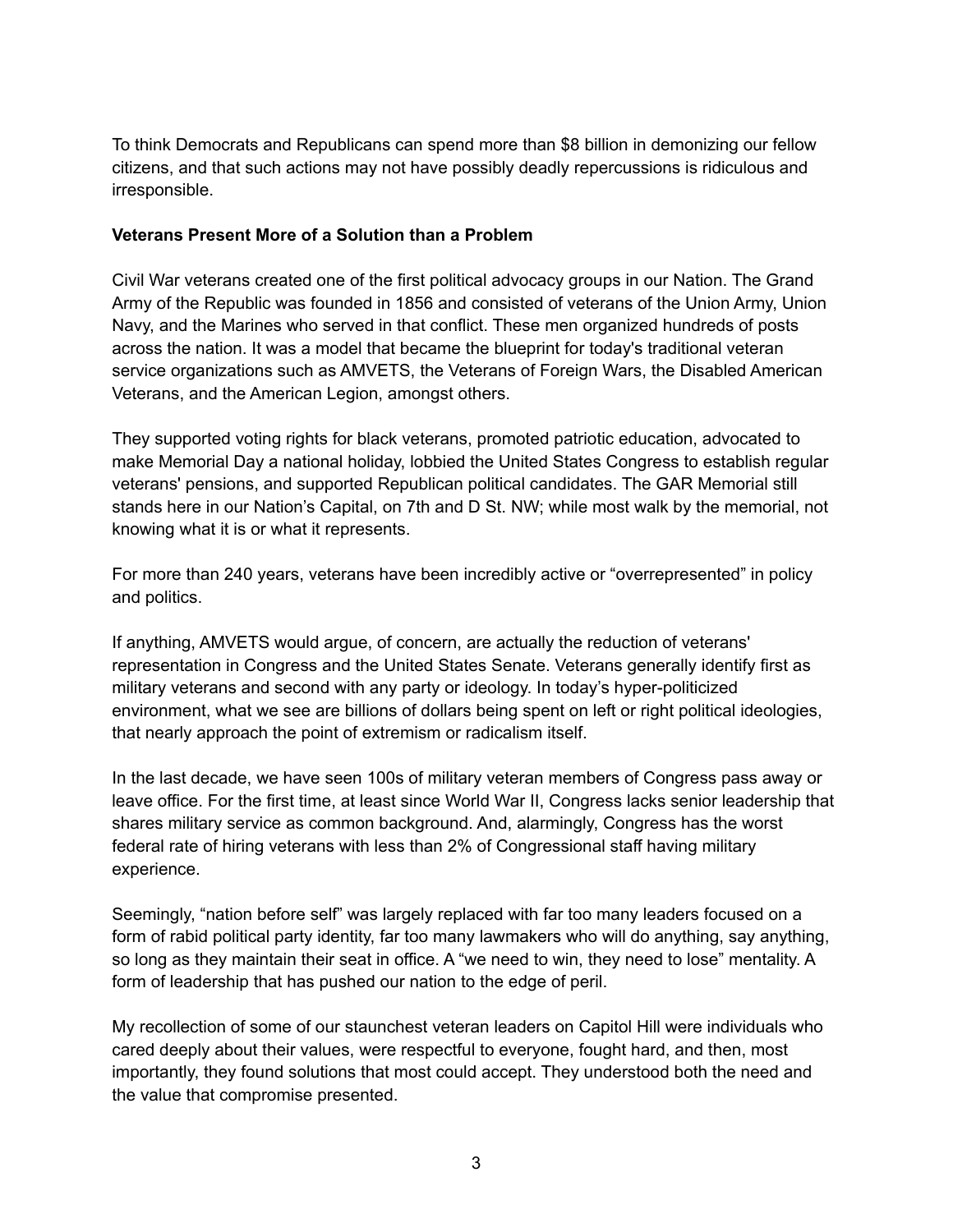### **Positive Political and Civic Engagement**

Veterans do well when they have a positive group of fellow veterans in their lives. Since at least the Civil War, veterans have joined and organized groups that generally look to serve their fellow veterans and their communities. AMVETS' motto is Veterans Serving Veterans.

AMVETS boasts some 1,200 posts across the Nation. AMVETS has for 77 years committed itself to taking care of our fellow veterans, our troops, our families, and our communities. Today's servicemember is really no different in this regard. In some ways, veterans are changing how they join groups, and there are often more options available that focus on specific interests.

For example, young, recently separated servicemembers might join Student Veterans of America while pursuing their education. They might also join Team RWB because they like physical activity, while also joining an AMVETS post to be actively engaged in community service projects.

#### **VA Funding for Peer-Oriented Programs is Nearly Non-Existent**

Congress has shown it understands the necessity of good mental health care for veterans though it has generally proposed the same ineffective policies for two decades. Lawmakers introduced 2,374 bills since 9/11 to improve veterans' mental health and prevent suicide. In this Congress alone, more than 221 bills have been introduced. Last Congress, 339 bills were introduced. But all that work and government spending has yet to hit the mark.

The most common policy ideas regarding veterans that have continued to pass into law and to be introduced have five similar general elements:

- Increase access to traditional mental healthcare (inclusive of telehealth proposals)
- Increase research funding (you name it, it's been thought of)
- Increase funding for mental health practitioners (inclusive of increased salaries for providers, increased space for practicing mental health, and scholarship dollars for those who provide it)
- Increased outreach and media to reach veterans in crisis
- Identifying at-risk veterans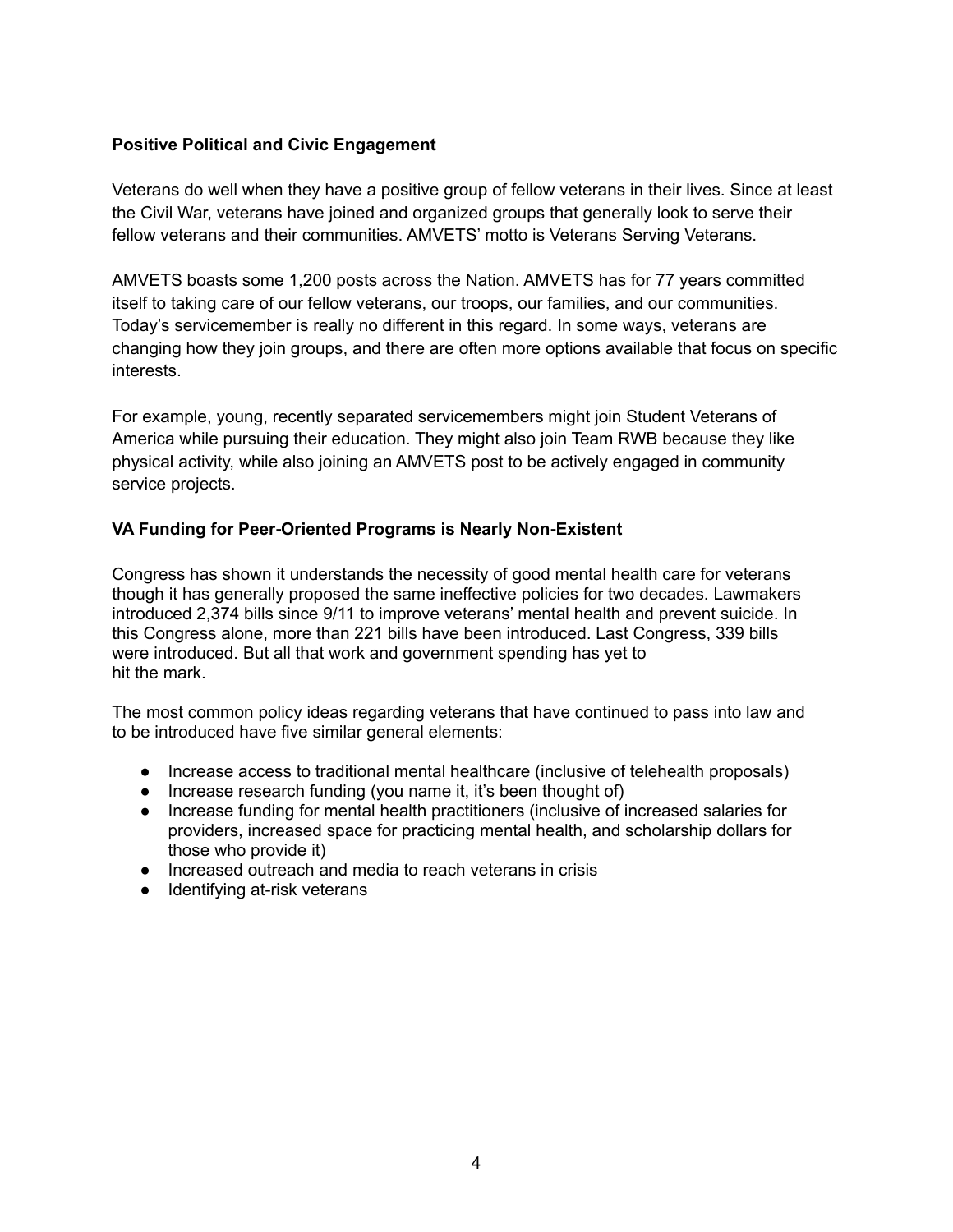| <b>Bill Number</b> | Year of<br>Passage | Title                                                                                                    | Passed into law y/n? | Proposes to<br>increase<br>Access to<br>Mental Health? | Proposes<br>Research? | Proposes<br>increase for<br>mental health<br>practitioners,<br>space, or<br>student loan<br>programs for<br>those<br>practitioners? | Proposes<br>outreach for<br>suicide or<br>mental health? | Proposes ways<br>to identify and<br>isolate at-risk<br>veterans? |
|--------------------|--------------------|----------------------------------------------------------------------------------------------------------|----------------------|--------------------------------------------------------|-----------------------|-------------------------------------------------------------------------------------------------------------------------------------|----------------------------------------------------------|------------------------------------------------------------------|
| <b>HR 327</b>      |                    | Joshua Omvig Veterans<br>2007 Suicide Prevention Act                                                     | Yes                  | Yes                                                    | Yes                   | Yes                                                                                                                                 | Yes                                                      | Yes                                                              |
| HR 203             |                    | Clay Hunt Suicide<br>Prevention for American<br>2015 Veterans Act                                        | Yes                  | Yes                                                    | Yes                   | Yes                                                                                                                                 | Yes                                                      |                                                                  |
| S 785              |                    | Commander John Scott<br>Hannon Veterans Mental<br><b>Health Care</b><br>2019 Improvement Act of 2019 Yes |                      | Yes                                                    | Yes                   | Yes                                                                                                                                 | Yes                                                      | Yes                                                              |
| HR 8247            |                    | Veterans Comprehensive<br>Prevention, Access to<br>Care, and Treatment Act<br>2020 of 2020               | Yes                  | Yes                                                    | Yes                   | Yes                                                                                                                                 | Yes                                                      | Yes                                                              |

In general, these five bullets articulate the vast majority of legislative bills and laws that Congress has invested nearly \$104.1 billion in since 2006.

It's important to highlight what Congress has funded, because of what generally has been overlooked. While the budget is massive for ineffective traditional mental health approaches, what's lacking is funding for more proactive approaches to achieving a mentally healthy population of veterans. The bulk of positive veterans peer groups are provided by non-profit organizations. The bulk of funding in reality has been direct funding for the mental health industry, versus investments in veterans.

While the Commander John Scott Hannon Veterans Mental Health Care Improvement Act of 2019 provides some grant funding, initial responses to VA's proposed grant process have been lukewarm. We expect numerous non-profits to forgo the limited funding. An unfortunate reality, and certainly not what was intended by Congress.

Oddly enough, the standards and requirements for the VA grant program far exceed VA's own for funding tens of billions into its highly ineffective programs and services that result in the vast majority of participants dropping out, or taking pharmaceuticals.

AMVETS continues to support and advocate for better allocation of resources based on outcomes. As such, we support much stronger reporting and data requirements for existing VA Mental Health services. Despite over 100 billion spent, the suicide issue has only gotten worse, VA mental health dropout rates remain astronomical, and data highlighting positive longterm outcomes remains conveinently elusive.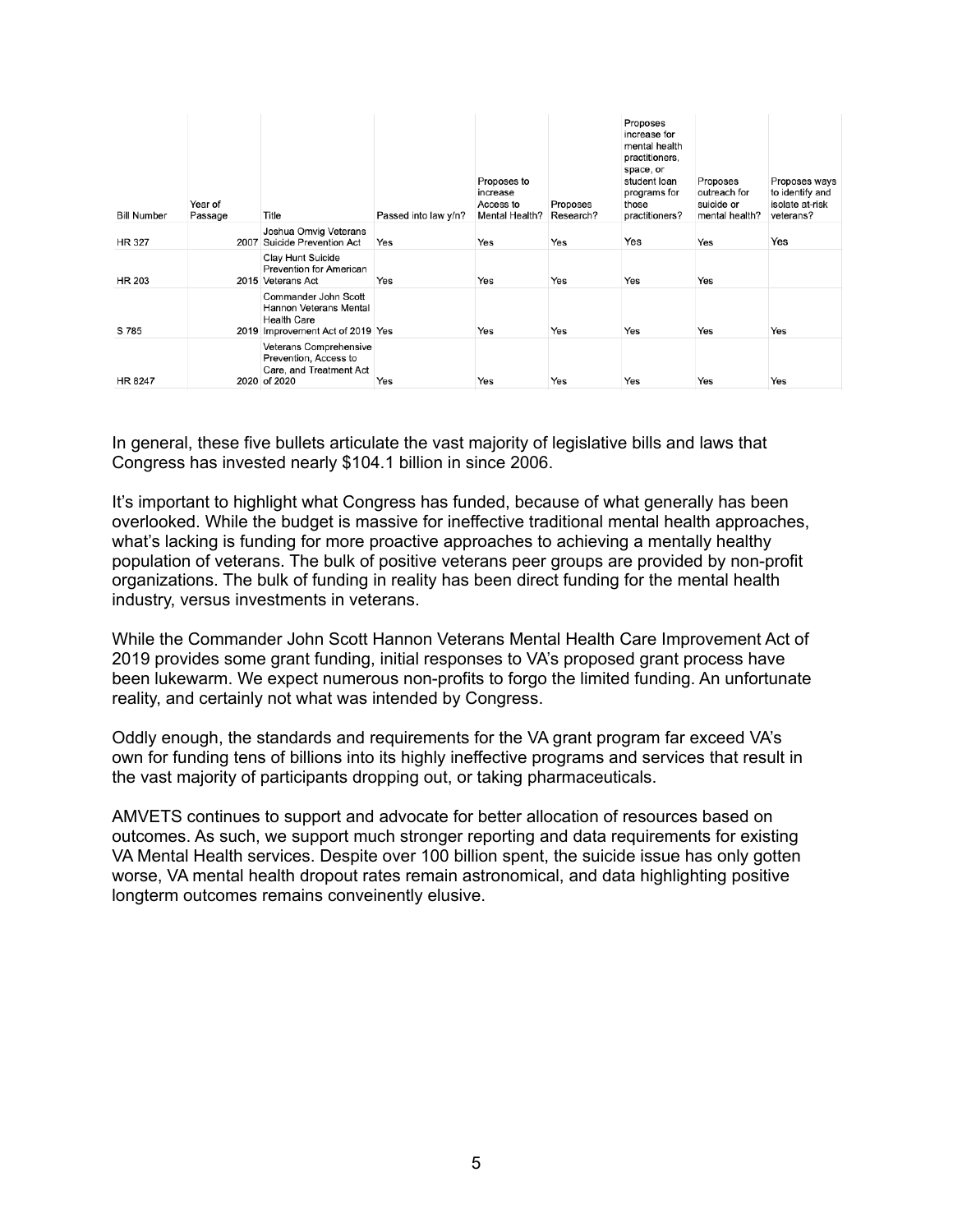

#### **The Opportunity to Recreate the Future of VA**

AMVETS is fully aware of the challenges of reorienting a VA system that so many veterans have come to rely on. Issues like extremism are particularly relevant to the overall challenge we face with veterans. Our current approach is a wasteful reactive system that addresses veterans once they hit rock bottom, has more than two decades of proven poor effectiveness, high drop out rates, record costs, and record suicide numbers. We need to build incentives and reprogram funding toward getting a better return on investment by allocating funds at transition and in support of veterans maintaining physical and mental health.

Veterans currently experiencing the lowest of lows would have benefited from a more proactive approach had it existed previously. We have to start somewhere because our current policy is misaligned, provides negative incentives, and leads to poor outcomes.

As such, we continue to strongly recommend that Congress create a new office with significant funding, we recommend \$1 billion dollars, to be achieved by not providing the casual, annual increase to the mental health budget. The office should be given the mission of creating the future goals and vision of a VA that focuses on veterans maintaining their warrior wellness and providing proactive outreach, training, peer support, personal leadership training, benefits, and services with the intent that they go on to live lives of purpose and meaning while maintaining a state of physical wellness, and understanding the components of living a mentally healthy lifestyle.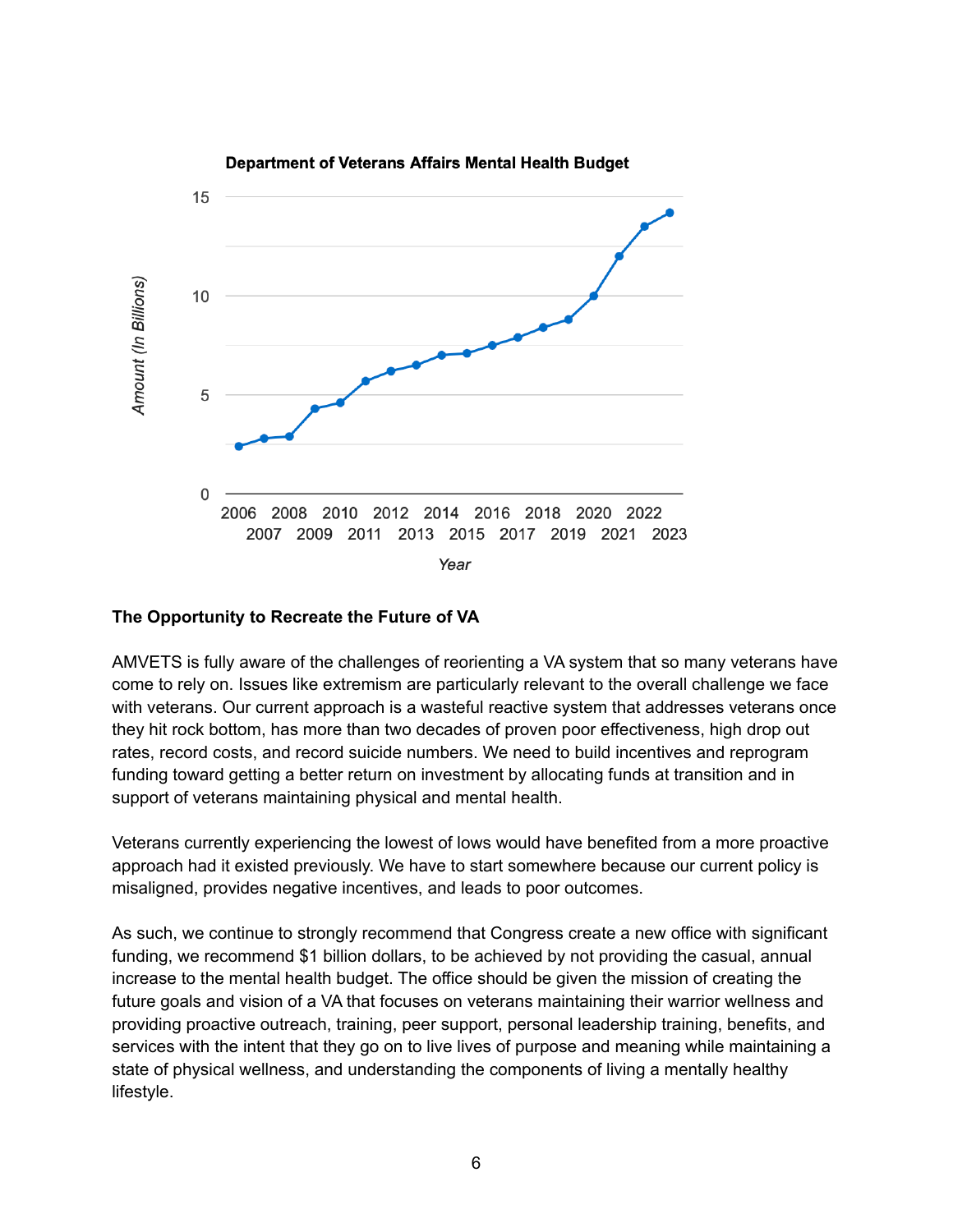We envision a VA that uses technology, such as a digital assistant that would help guide veterans through their transition from military service. Veterans can articulate their goals, learn about VA programs and resources, and receive payment for their gym memberships or active lifestyle choices. They can be notified that they have not conducted their annual physical examination, they can link their digital assistant with a Garmin or Apple watch to conduct a physical wellness assessment, or to monitor key health metrics. VA can check in with the veterans at key touchpoints to see if they have interest in learning about VA home loans if they have not used them, provide them access to presentations on leadership from significant veterans in the community who can discuss well being, financial success, and their efforts to continue serving our nation. VA can lean more heavily on veterans who have overcome incredible odds and physical and mental barriers, to inspire and connect the veteran community. Let veterans know they are not alone, that to live is to struggle, and that VA is here to help them through tough times, and to help them get to their best days.

Oddly enough, VA is suddenly offering a \$15 million grant for a tech product that could theoretically reduce suicide by more than 10%. While the idea is perplexing that VA would throw out a grant equal to 1/1000 of its mental health budget and expect larger reductions in suicide than it has ever had with more than \$100 billion in funding over two decades, it does mark the need for a significant course correction. If technology is connected with a better overall system focused on veterans becoming the best version of themselves and moving away from the antiquated broken veteran model, we would expect to see significant drops in the overall rate of suicide.

Some of our overarching community goals should include: reducing dependency on disability payments and the system that incentivizes veterans to achieve 100% disability (and incentivizes disability to gain access to other hand-up programs such as VR&E), reducing healthcare costs related to poor lifestyle choices, reducing suicide, reducing the use of pharmaceuticals, reducing in-patient mental healthcare, and reducing traditional mental healthcare expenditures.

What can a \$300 billion budget accomplish if its primary goal is to help veterans live high-quality, happy, healthy, financially-secure lives? A correct answer to this important question would also hold the answer to the suicide epidemic.

Our VA rewards disability, messages suicide, fails to provide tangible leadership and training for veterans upon their separation from service, fails to articulate and encourage meaningful positive goals, and provides no incentive for physical, mental, and financial readiness.

We need our President and we need congressional leadership and vision to start articulating a better VA; a VA focused on helping veterans reach their full potential and be the warrior-citizens our country deserves. If we do these things, we also anticipate we would see a veteran population less prone to joining fringe and extreme liberal or conservative groups.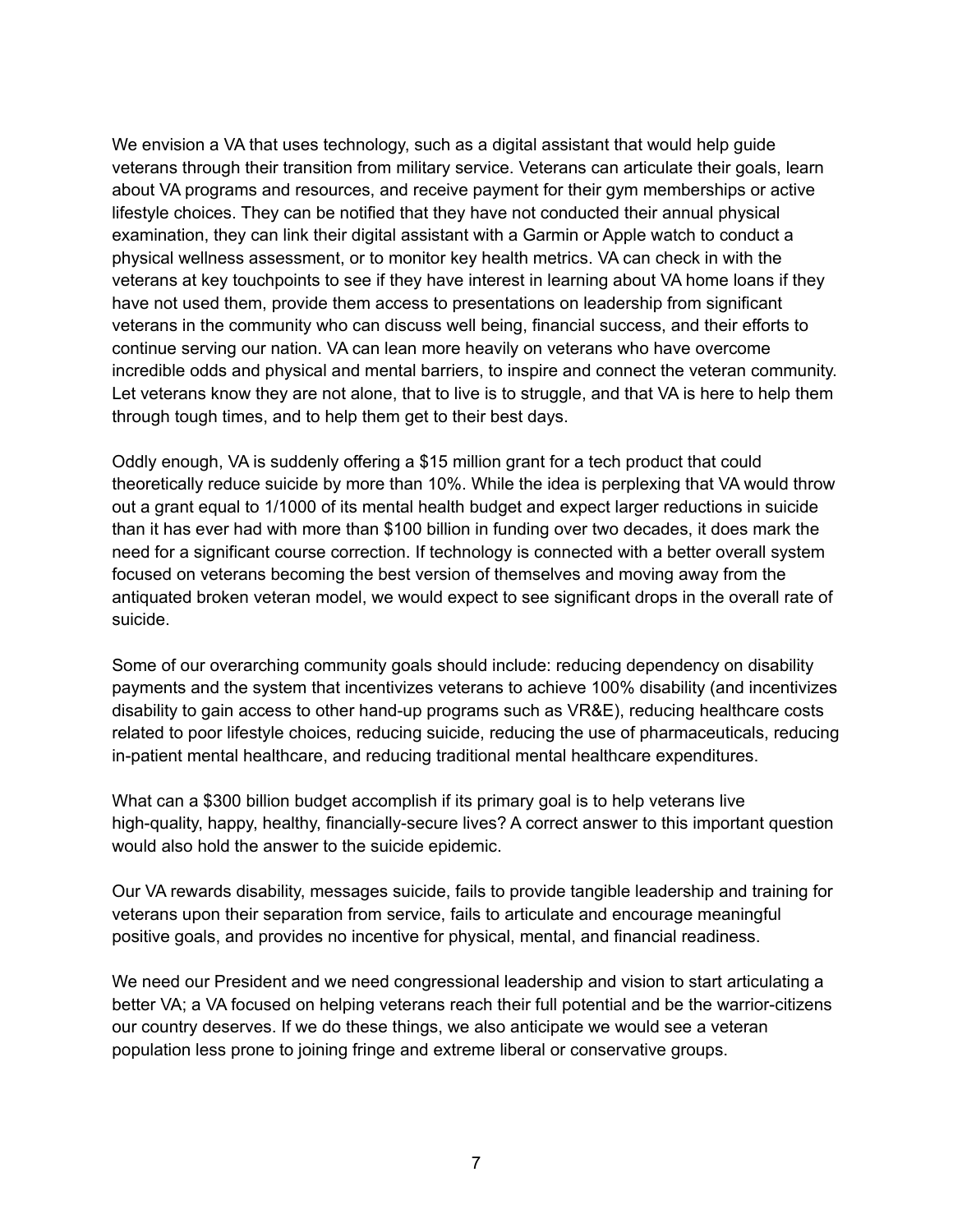#### **Conclusion**

AMVETS is honored to have this opportunity to present our views and opinions to Congress. The topic at hand is unfortunate. Our political system is in major need of campaign finance reform, gerrymandering reform, and more thoughtful leadership by existing elected officials. Further, the broken VA mental health system continues to receive increased funding with no accountability for outcomes.

If we expect to have a physically and mentally healthy veterans population, then we need to make investments in efforts that work or are working. AMVETS believes the data available highlights how ineffective these approaches have been, and it is time for serious consideration to spending significant portions of that funding on more proactive, lower-cost approaches.

We look forward to continuing our work this Congress and stand at the ready to continue pressing on the many issues facing our veterans. We will always continue our work to create better policies for the veterans we serve.

\*\*We have provided additional ideas for Congressional action in Appendix A.\*\*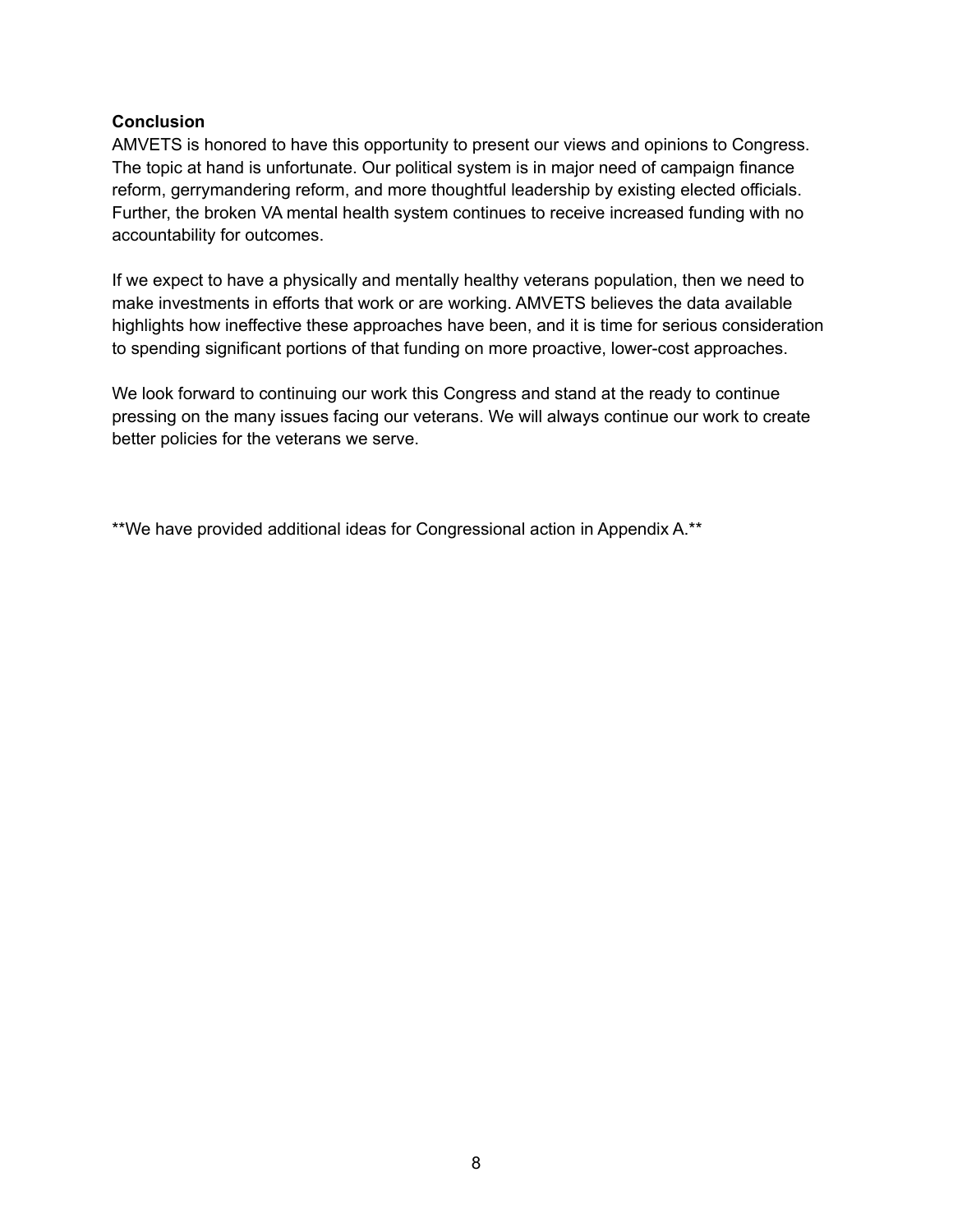#### **EXECUTIVE DIRECTOR JOSEPH CHENELLY**

Joseph R. Chenelly was appointed national executive director of the nation's fourth-largest veterans service organization in May 2016. In this capacity, he administers the policies of AMVETS, supervises its national headquarters operations and provides direction, as needed, to state and local components. Joe previously served as AMVETS' national communications director.

Joe is the first veteran of combat operations in Afghanistan and Iraq to lead one of the nation's "big six" veterans service organizations' staffs.

A native of Rochester, N.Y., Joe enlisted in the U.S. Marine Corps in 1998, serving with the 1st Marine Division, and was honorably discharged as a Staff Sergeant in April 2006. He is a combat veteran of Operation Enduring Freedom and Operation Iraqi Freedom, having served in Afghanistan, Pakistan, Iraq, Kuwait, East Timor and the Horn of Africa.

Joe became a veterans' advocate, a journalist, and a political adviser after his time in uniform. He covered military and veterans matters on staff with *Leatherneck* magazine, the *Military Times* newspapers, *USA TODAY* and *Gannet News*, reporting on operations in the Middle East, Southwest Asia, Africa, as well as disaster relief in the United States. Joe was named one of the 100 "most influential journalists covering armed violence" by Action on Armed Violence in 2013. He was the first U.S. Marine combat correspondent to step into enemy territory after September 11, 2001, as a military reporter in Pakistan and Afghanistan. He also reported from the front-lines with American and allied forces in Kuwait and Iraq as that war began.

He has also served as president of Social Communications, LLC, and as a civilian public affairs officer for Marine Corps Base Quantico, VA. Joe is an alumni of Syracuse University and Central Texas College. He resides in Fairport, N.Y., with his wife Dawn, a service connected disabled Air Force veteran, and their five children.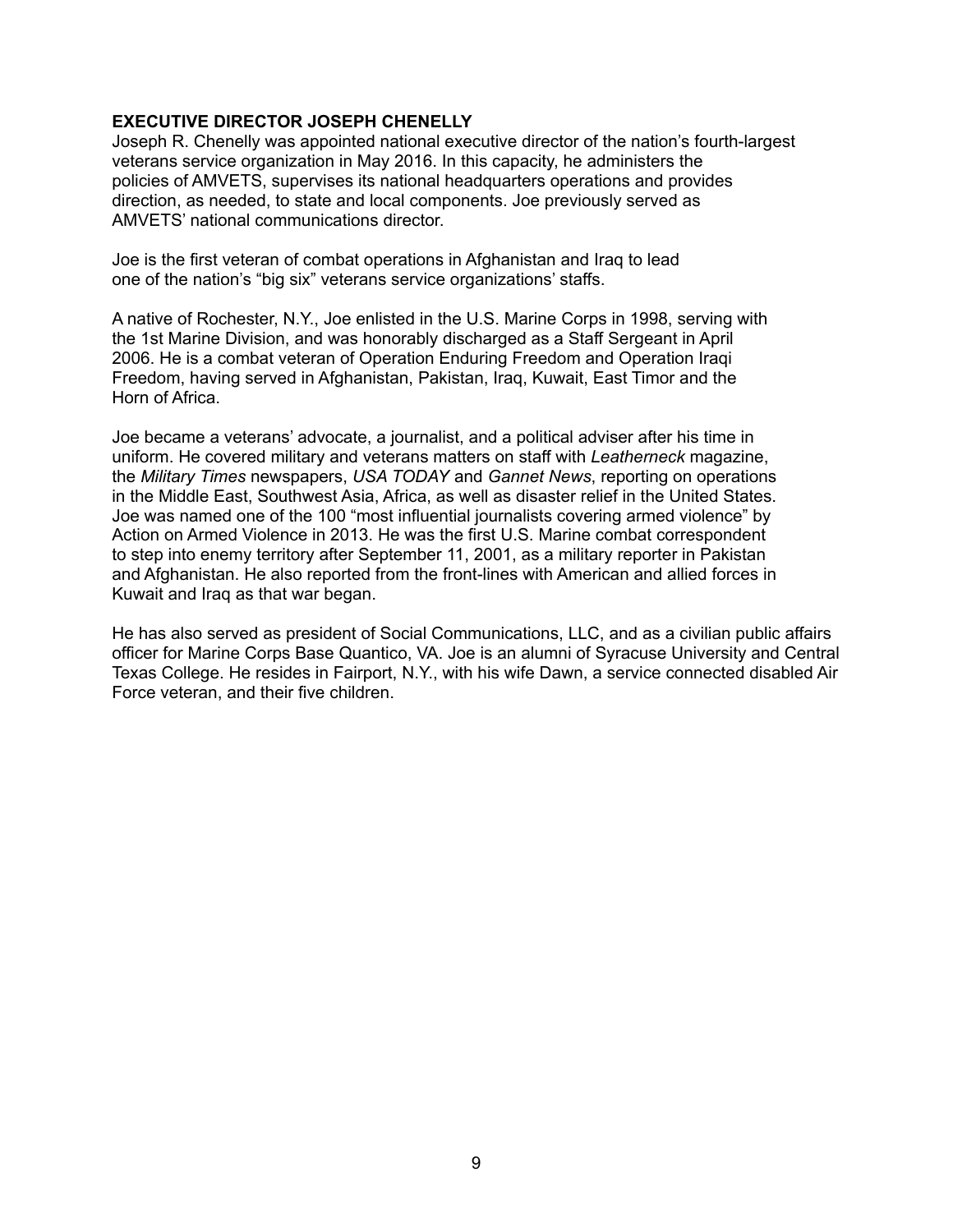#### **About AMVETS**

Today, AMVETS is America's most inclusive congressionally-chartered veterans service organization. Our membership is open to all active-duty, reservists, guardsmen and honorably discharged veterans. Accordingly, members of AMVETS have contributed to the defense of our nation in every conflict since World War II.

Our commitment to these men and women can also be traced to the aftermath of the last World War, when waves of former service members began returning stateside in search of the health, education and employment benefits they earned. Because obtaining these benefits proved difficult for many, veterans savvy at navigating the government bureaucracy began forming local groups to help their peers. As the ranks of our nation's veterans swelled into the millions, it became clear a national organization would be needed. Groups established to serve the veterans of previous wars wouldn't do either; the leaders of this new generation wanted an organization of their own.

With that in mind, 18 delegates, representing nine veterans' clubs, gathered in Kansas City, Missouri and founded The American Veterans of World War II on Dec. 10, 1944. Less than three years later, on July 23, 1947, President Harry S. Truman signed Public Law 216, making AMVETS the first post-World War II organization to be chartered by Congress.

Since then, our congressional charter was amended to admit members from subsequent eras of service. Our organization has also changed over the years, evolving to better serve these more recent generations of veterans and their families. In furtherance of this goal, AMVETS maintains partnerships with other Congressionally-chartered veterans' service organizations that round out what's called the "Big Six" coalition. We're also working with newer groups, including Iraq and Afghanistan Veterans of America and The Independence Fund. Moreover, AMVETS recently teamed up with the VA's Office of Suicide Prevention and Mental Health to help stem the epidemic of veterans' suicide. As our organization looks to the future, we do so hand in hand with those who share our commitment to serving the defenders of this nation. We hope the 116th Session of Congress will join in our conviction by casting votes and making policy decisions that protect our veterans.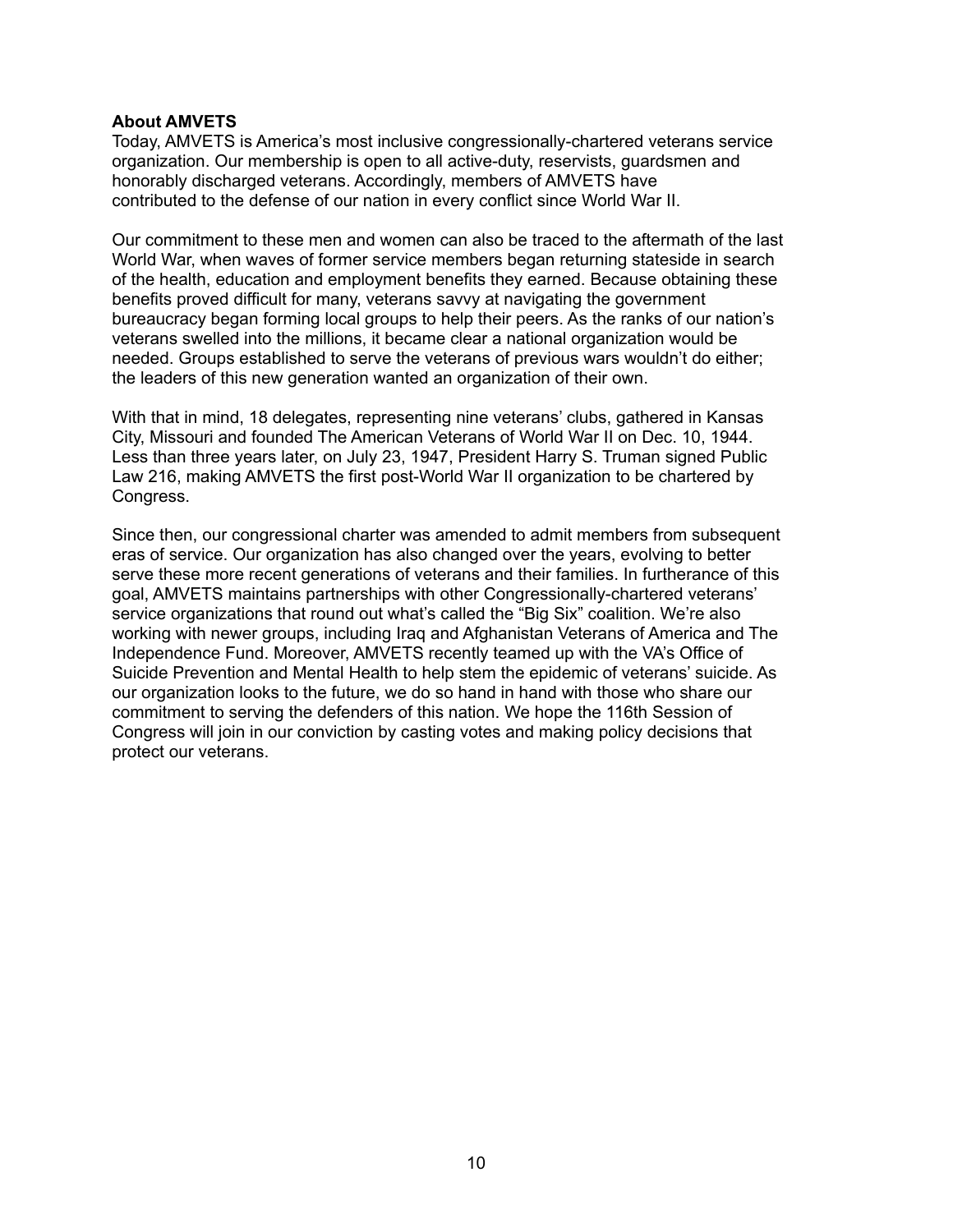# **Information Required by Rule XI 2(g) of the House of Representatives**

Pursuant to Rule XI 2(g) of the House of Representatives, the following information is provided regarding federal grants and contracts. Fiscal Year 2021 - None Fiscal Year 2020 - None Fiscal Year 2019 - None Disclosure of Foreign Payments – None